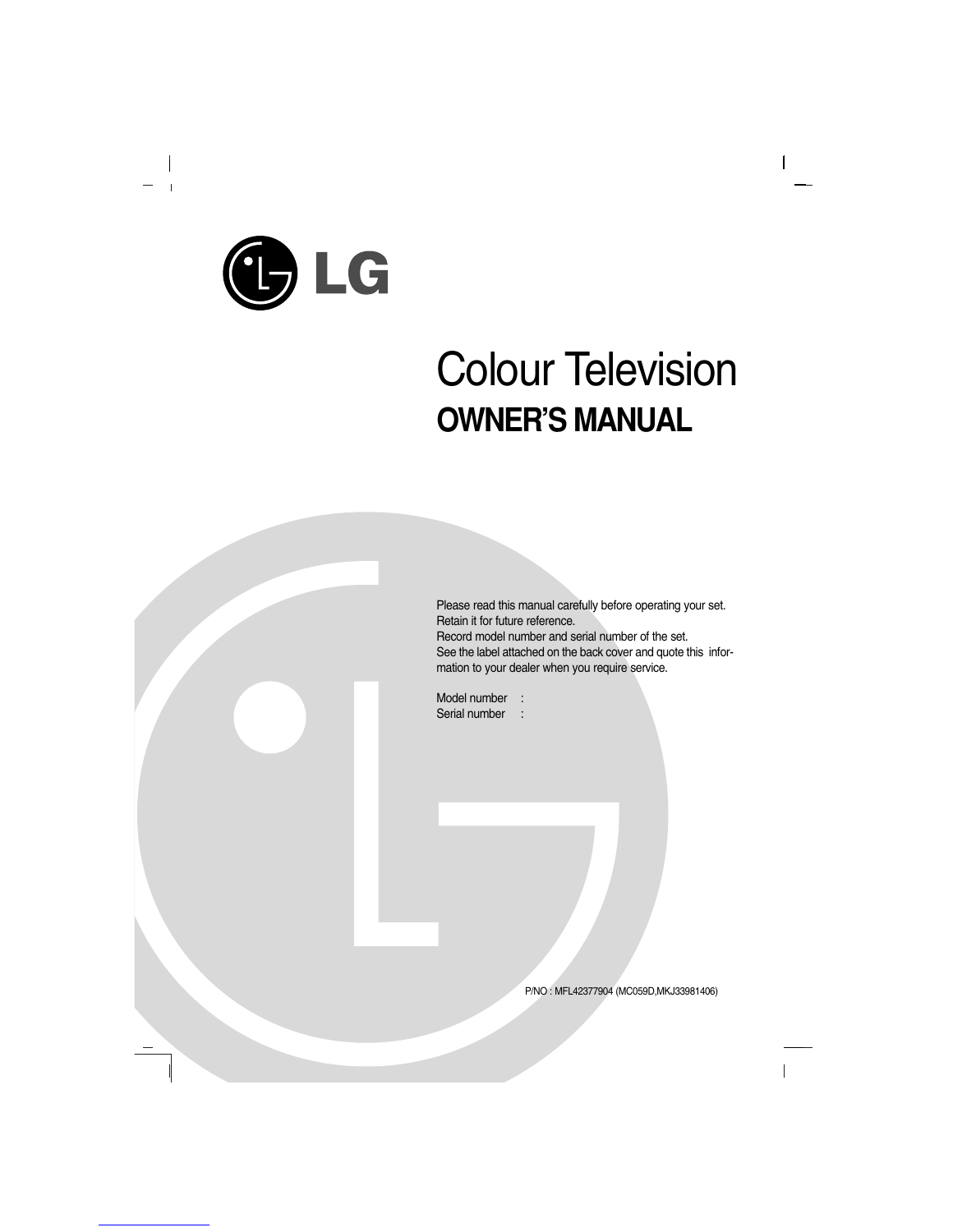# **Contents**

| Connection of external equipment2  |  |
|------------------------------------|--|
| Location and function of controls3 |  |
|                                    |  |
|                                    |  |
|                                    |  |
|                                    |  |

| Troubleshooting check list11 |  |
|------------------------------|--|

# **Installation**

### **Power**

This set operates on an AC mains supply, the voltage is as indicated on the label on the back cover. Never apply DC power to the set. In the event of thunderstorms or powercuts, please pull out the aerial and mains plugs.

### **DISCONNECTING DEVICE FROM MAINS**

Mains plug is the disconnecting device. The plug must remain readily operable

# **Warning**

To prevent fire or shock hazard, do not expose the set to rain or moisture.

Do not place anything containing liquid on top of the set, this may cause a fire or could give an electric shock.

### **Service**

Never remove the back cover of the set as this can expose you to very high voltage and other hazards. If the set does not operate properly, unplug it and call your dealer.

#### **Aerial**

Connect the aerial cable to the socket on the back cover. For the best reception an outdoor aerial should be used.

# **Location**

Position your set so that no bright light or sunlight falls directly onto the screen. Care should be taken not to expose the set to any unnecessary vibration, moisture, dust or heat. Also ensure that the set is placed in a position to allow a free flow of air. Do not cover the ventilation openings on the back cover.

# *Note:*

To remove dirt or fingerprint on the surface of your TV, please rub with a line-free cloth supplied in the accessory.Do not pose too much pressure in cleaning so as to prevent any risk of damage to the product.

# **Connection of external equipment**

# **Aerial socket**

- 1. Connect the RF out socket of the VCR to the aerial socket on the back of the set.
- 2. Connect the aerial cable to the RF aerial in socket of the VCR.
- 3. Store the VCR channel on a desired programme number using the 'Manual programme tuning' section.
- 4. Select the programme number where the VCR channel is stored.
- 5. Press the **PLAY** button on the VCR.

### **Audio/Video in/out sockets (option)**

1. Connect the audio/video out sockets of the VCR to audio/video in sockets of the set and in sockets of the VCR to out sockets of the

# set.

- 2. If the VCR is connected to the AV sockets on the set, press the **TV/AV** button to select **AV** (or **AV1**).
- 3. Press the **PLAY** button on the VCR.
	- The VCR playback picture appears on the screen.

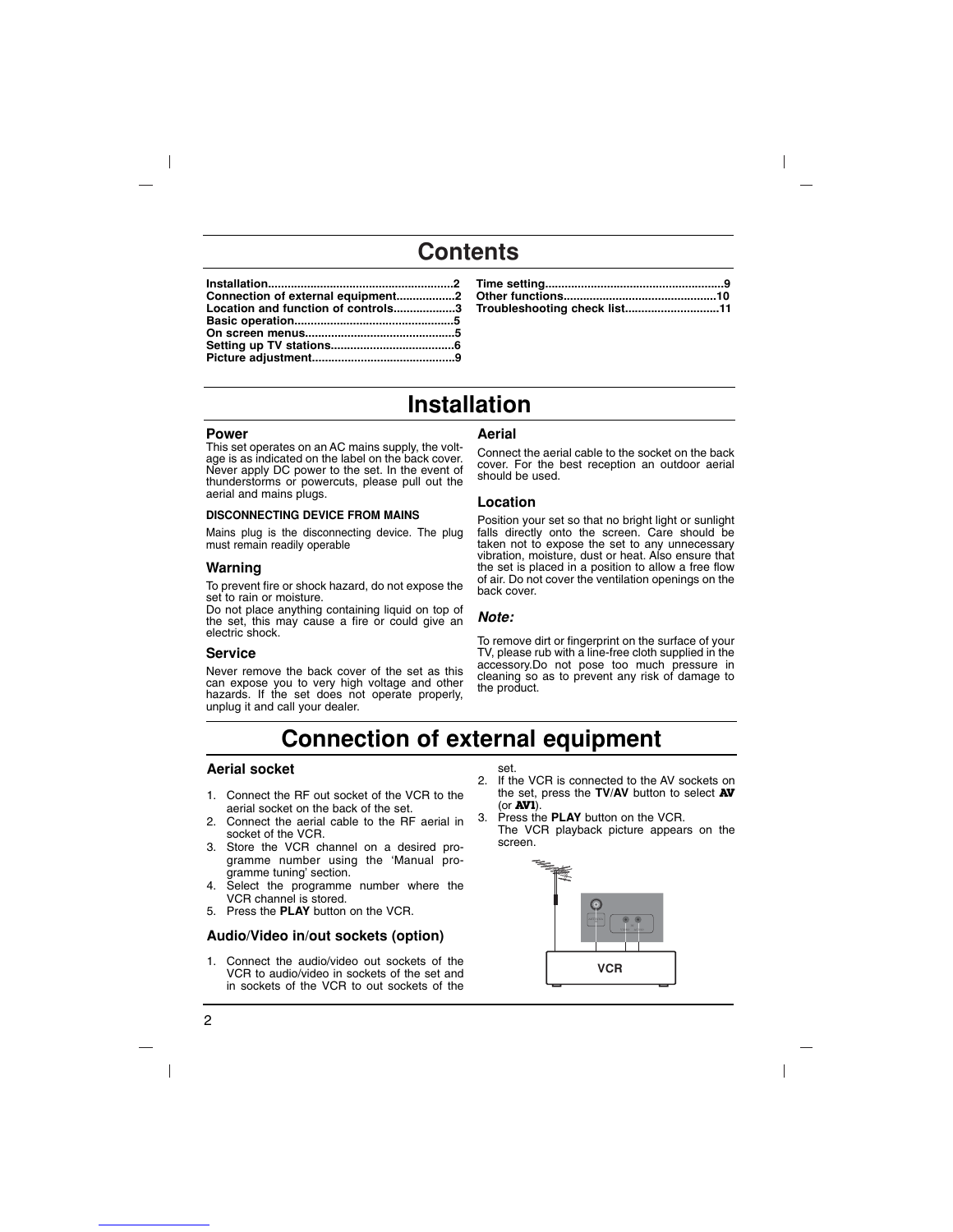# **Location and function of controls**

# **Remote control handset**

 $\overline{\phantom{a}}$ 

- switches the set on from standby or off to standby.
- **2. NUMBER BUTTONS (option)**
- switches the set on from standby or directly select a number. **3. MENU**
- selects a menu.
- **4.** ▲ / ▼ (Programme Up/Down) selects a programme or a menu item. switches the set on from standby.
	- scans programmes automatically.
	- F **/** G **(Volume Up/Down)**
	- adjusts the volume.
	- adjusts menu settings.
- **OK**
- accepts your selection or displays the current mode. **5. Q.VIEW**
- returns to the previously viewed programme. **6. EYE/\*(option)**
- switches the eye function on or off. **7. SLEEP (option)**
- sets the sleep timer.
- **8. MUTE**  switches the sound on or off. **9. TV/AV**
- selects TV or AV mode. switches the set on from standby.
- **10. LIST** displays the programme table.
- **11. FAVOURITE (option)**
- selects a favorite programme. **12. I/II/\*(option)**
- selects the language during dual language broadcast. selects the sound output.

# **Battery installation**

The remote control handset is powered by two AAA type batteries. To load the batteries, turn the remote control handset over and open the battery compartment. Install two batteries as indi- $\alpha$  and open the ballery comparement means the balleries as mandated by the polarity symbols ( $\oplus$  and  $\ominus$ ) marked inside the compartment.



 $\overline{\phantom{a}}$ 

3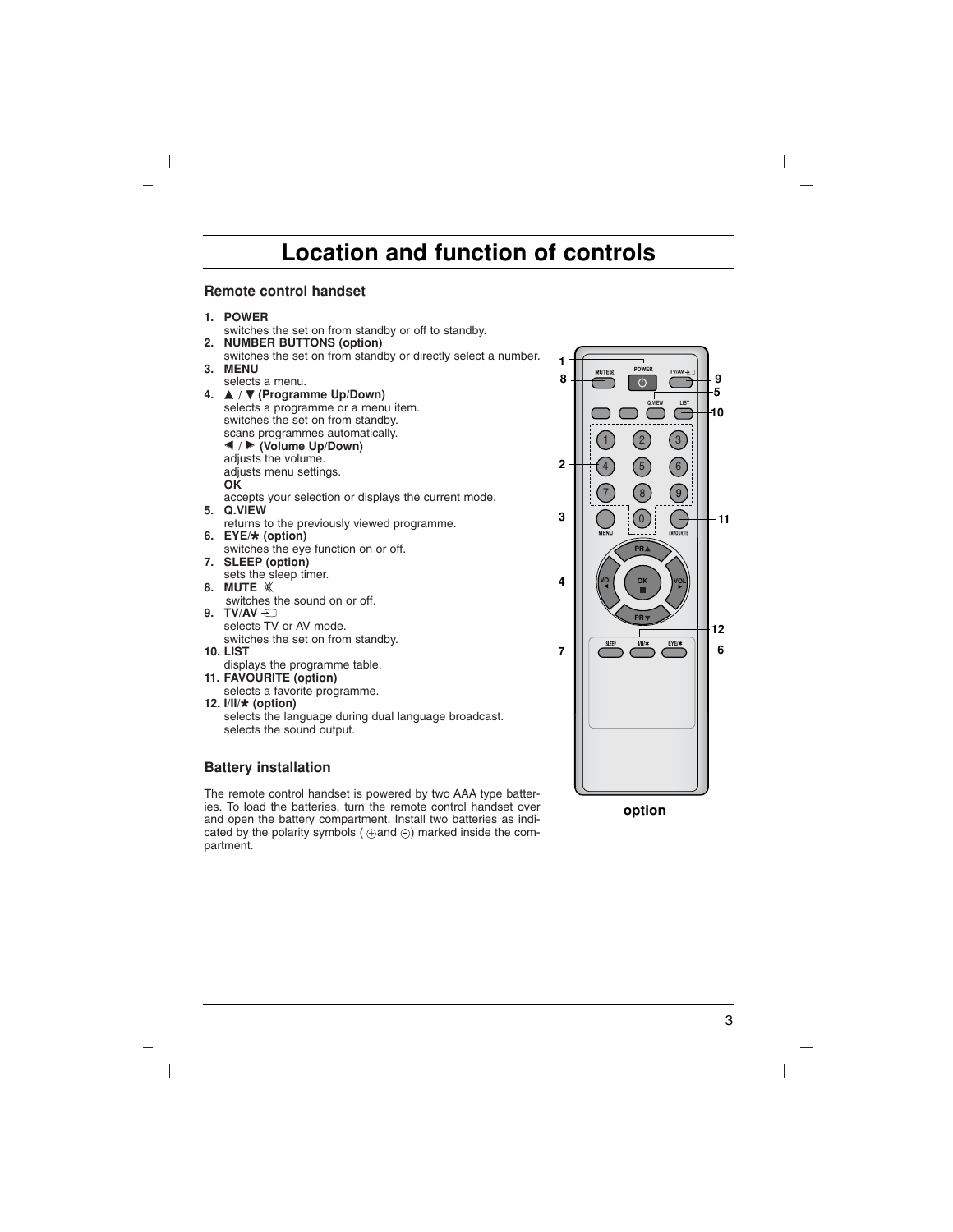# **Location and function of controls**

 $\overline{\phantom{a}}$ 

 $\overline{\phantom{a}}$ 

# **Front panel**

 $\overline{\phantom{a}}$ 

- **MAIN POWER (ON/OFF)** switches the set on or off.
- **REMOTE CONTROL SENSOR** *Note : Only use the supplied remote control handset. (When you use others, they'll be not able to function.)*
- **POWER/STANDBY INDICATOR** illuminates brightly when the set is in standby mode. dims when the set is switched on.
- **MENU**  selects a menu. **- OK (option)** accepts your selection or displays the current mode. F **/** G **(Volume Up/Down)** adjusts the volume. adjusts menu settings. ▲ / ▼ (**Programme Up/Down)**<br>selects a programme or a menu item. switches the set on from standby.

# *Note :*

*Shown is a simplified representation of front or side panel. What is shown here may be somewhat different from your set or can not be supplied on your area.*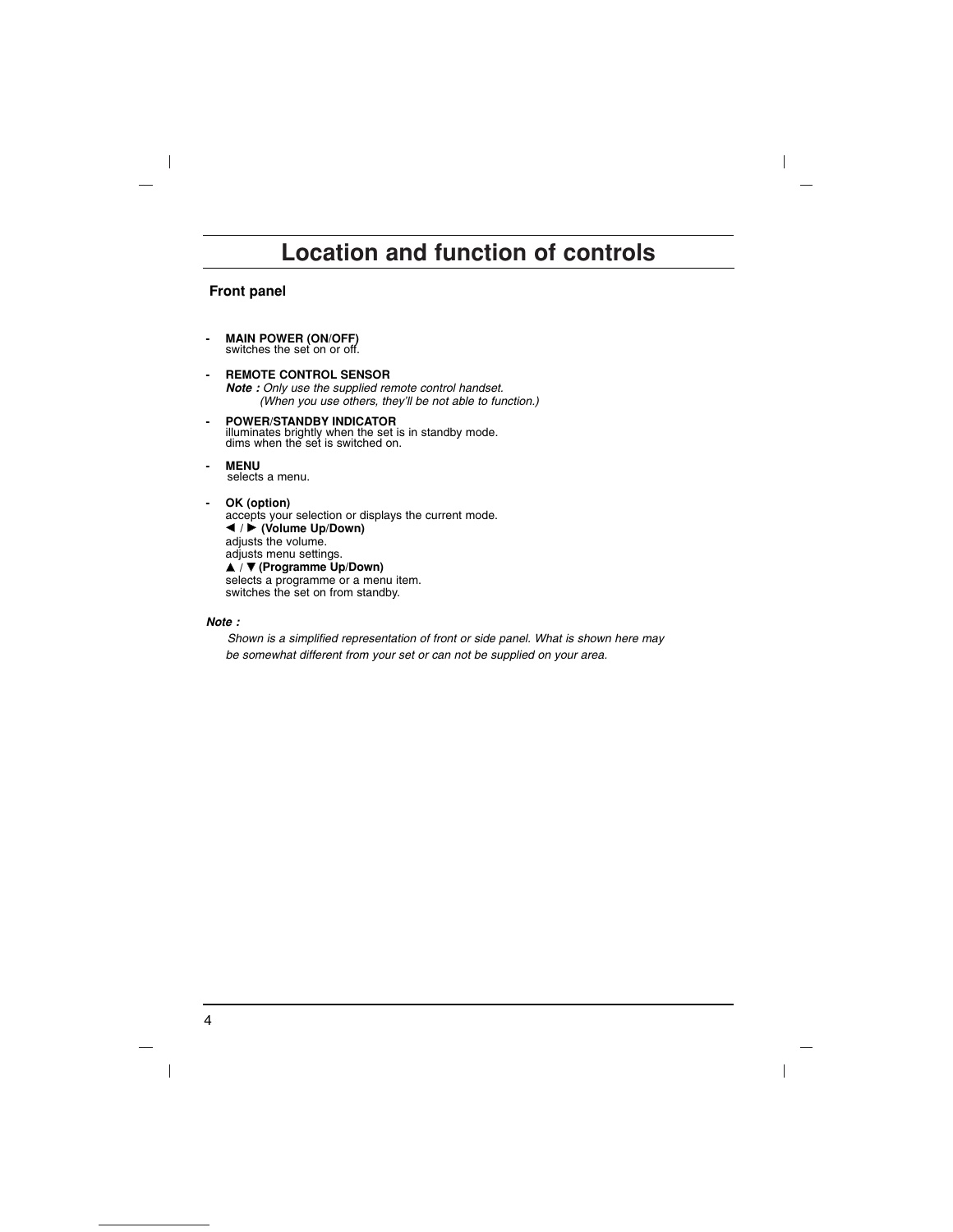# **Basic operation**

# **On and off**

- 1. Press the main power button to switch the set on.
- 2. If the set is in standby mode, press the **POWER, ▲ / ▼, TV/AV** or NUMBER buttons on the remote control handset to switch it on fully.
- 3. Press the **POWER** button on the remote control handset.

The set reverts to standby mode.

4. Press the main power button again to switch the set off.

*Note : If, while the set is switched on, the mains plug is disconnected the set will switch to standby or power on when the mains plug is replaced in the mains power socket.*

### **Programme selection**

You can select a programme number with the  $\blacktriangle$  /  $\nabla$  or NUMBER buttons.

# **Volume adjustment**

Press the  $\blacktriangleleft$  / $\blacktriangleright$  button to adjust the volume.

#### **Quick view**

Press the **Q.VIEW** button to view the previous programme you were watching.

## **Mute function**

Press the **MUTE** button. The sound is switched off and the display  $\mathbb{Q}$  appears. You can cancel it by pressing the **MUTE**,  $\blacktriangleleft$  / $\blacktriangleright$ , **I/II/\***(option) button.

### **On screen language selection (option)**

The menu can be displayed on the screen in desired language. First select your language.

- 1. Press the **MENU** button and then **△** / ▼ button to select the Special menu  $\frac{1}{2}$ .
- 2. Press the G button to select **Language**.
- 3. Press the ► button and then ▲ / ▼ button to select your desired language. All the on screen displays will appear in the selected language. Press the OK or  $\blacktriangleleft$  button to select the Special

menu.

4. Repeatedly press the **MENU** button to return to normal TV viewing.

# **On screen menus**

The dialogue between you and your set takes place on screen with an operator menu. The but-tons required for the operating steps are also displayed.

#### **Menu selection**

- 1. Press the **MENU** button and then  $\triangle$  /  $\Psi$  button to
- display each menu.<br>
2. Press the ▶ button and then ▲ / ▼ button to<br>
select a menu item.
- 3. Press the  $\blacktriangleright$  button to display the sub menu or the pull-down menu.
- 4. Change the setting of an item in the sub or pull-down menu with  **/ ▶** or ▲ / ▼.<br>You can move to the higher level menu with OK or  $\blacktriangleleft$  button and to move to the lower level<br>menu press the  $\blacktriangleright$  button.

*Note :* 

*In some models, Language, Blue back, Game, Booster will not display in the Special menu.*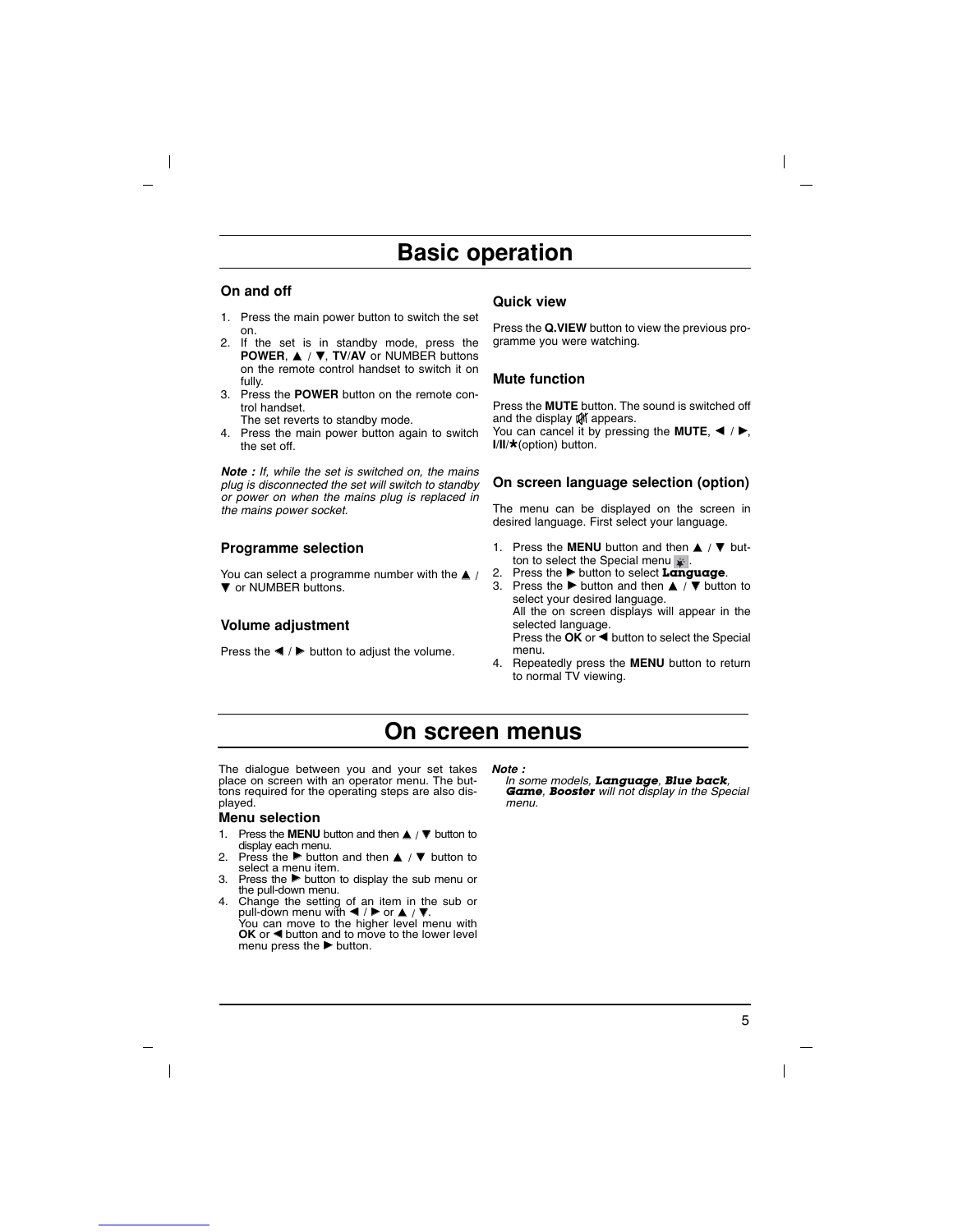# **Setting up TV stations**

Up to 100 TV stations can be stored by programme<br>numbers (0 to 99). Once you have preset the sta-<br>tions, you will be able to use the **▲ / ▼** or NUMBER buttons to scan the stations you programmed. Stations can be tuned using automatic or manual

*Note : In some models up to 200 TV stations can be stored.*

#### **Auto programme tuning**

modes

 $\overline{\phantom{a}}$ 

All stations that can be received are stored by this method. It is recommended that you use auto programme during installation of this set.

- 1. Press the **MENU** button to select the Station<br>menu  $\begin{bmatrix} \bullet & \bullet \\ \bullet & \bullet \end{bmatrix}$ .<br>2. Press the **b**utton and then **A** / **V** button to
- Press the  $\blacktriangleright$  button and then  $\blacktriangle$  /  $\blacktriangledown$  button to
- select **Auto prog.**<br>3. Press the button to display the **Auto prog.**
- menu.<br>4. Press the ► button. Select a TV system with the **A** / ▼ button on the **System** pull-down menu;



- **BG** : (Asia/New Zealand/M.East/Africa/
	- Australia)
- **I** : (Hong Kong/South Africa)<br>**DK** : (East Europe/China/Africa/CIS)
- 
- 
- 
- **DK** : (East Europe/China/Africa/CIS)<br> **M** : (USA/Korea/Philippines) (option)<br>
5. Press the **OK** or **4** button to select **Storage**.<br>
7. Press the **A** button is Select the beginning programme number with the **4** / **F** butt NUMBER buttons on the **Storage from** pull-<br>down menu. Any number under 10 is entered<br>with a numeric ' $\mathbf{0}^{\bullet}$  (or ' $\mathbf{005}^{\bullet}$ ) (or ' $\mathbf{005}^{\bullet}$ ) for 5.<br>' $\mathbf{05}^{\bullet}$  (or ' $\mathbf{005}^{\bullet}$ ) for 5.
- 9. Press the  $\blacktriangle$  /  $\nabla$  button to select **Normal** or **Turbo**.

**Option:** In some models, you can only select **Start**.

# *Note :*

- *a. Turbo is faster than Normal and in some models, these searches will automatically store all receivable stations.*
- *b. If the programmed station has poor quality sound, select the system again in the Manual menu.*
- 10. Press the  $\blacktriangleright$  button to begin auto programming. All receivable stations are stored.

To stop auto programming, press the **MENU** button.

When auto programming is completed, the

**Prog. edit** menu appears on the screen. See the 'Programme edit' section to edit the stored

 $\overline{\phantom{a}}$ 

programme. 11. Repeatedly press the **MENU** button to return to normal TV viewing.

#### **Auto programme scan**

To automatically scan the pictures of stored pro-<br>grammes, press the ▲ or ▼ button for about 3<br>seconds. The picture of stored programmes appears on the screen one by one.

To stop auto programme scanning, press any button except VCR buttons.

### **Manual programme tuning**

Manual programme lets you manually tune and arrange the stations in whatever order you desire. Also you can assign a station name with five characters to each programme number.

- 1. Press the **MENU** button to select the Station menu.
- 2. Press the  $\blacktriangleright$  button and then  $\blacktriangle$  /  $\nabla$  button to select **Manual**.
- 3. Press the **button to display the Manual** menu.
- 4. Press the **▲** / ▼ button to select **Storage**.<br>5. Press the ► button to select the programme
- number. Select the desired programme num-<br>ber (0 to 99) with the ◀ / ▶ button or NUMBER<br>buttons on the **Storage** pull-down menu. Any<br>number under 10 is entered with a numeric **'0**' (or **'00'**) in front of it, i.e. **'05'** (or **'005'**) for 5.
- 
- 6. Press the **OK** button.<br>7. Press the ▲ / ▼ button to select **System**.<br>8. Press the ▶ button. Select a TV system with
- the  $\triangle$  /  $\nabla$  button on the **System** pull-down menu;
	- **BG** : (Asia/New Zealand/M.East/Africa/
	- Australia) **I** : (Hong Kong/South Africa)
	-
	- **DK** : (East Europe/China/Africa/CIS) **M** : (USA/Korea/Philippines) (option)
- 9. Press the OK or < button.
	-
- **10. Press the ▲ / ▼ button to select Channel.**<br> **11. Press the ► button. Press the ▲ / ▼ button to select <b>V/UHF** or **Cable** on the **Channel** pull-down menu. If possible, select the channel number direct-

ly with the number buttons. Any number under 10 is entered with a numeric **'0'** (or **'00'**) in

- 
- 
- front of it, i.e. **'05'** (or **'005'**) for 5.<br>12. Press the **OK** or  $\blacktriangleleft$  button to select **Search**.<br>13. Press the **A** / **V** button to select **Search**.<br>14. Press the ▶ button. Press the ◀ / ▶ button to commence searching on the **Search** pulldown menu. If a station is found the search will stop.
- 15. Press the **OK** button to store it. The display **Stored** will appear.
- 16. To store another station, repeat steps 4 to 15. 17. Repeatedly press the **MENU** button to return to normal TV viewing.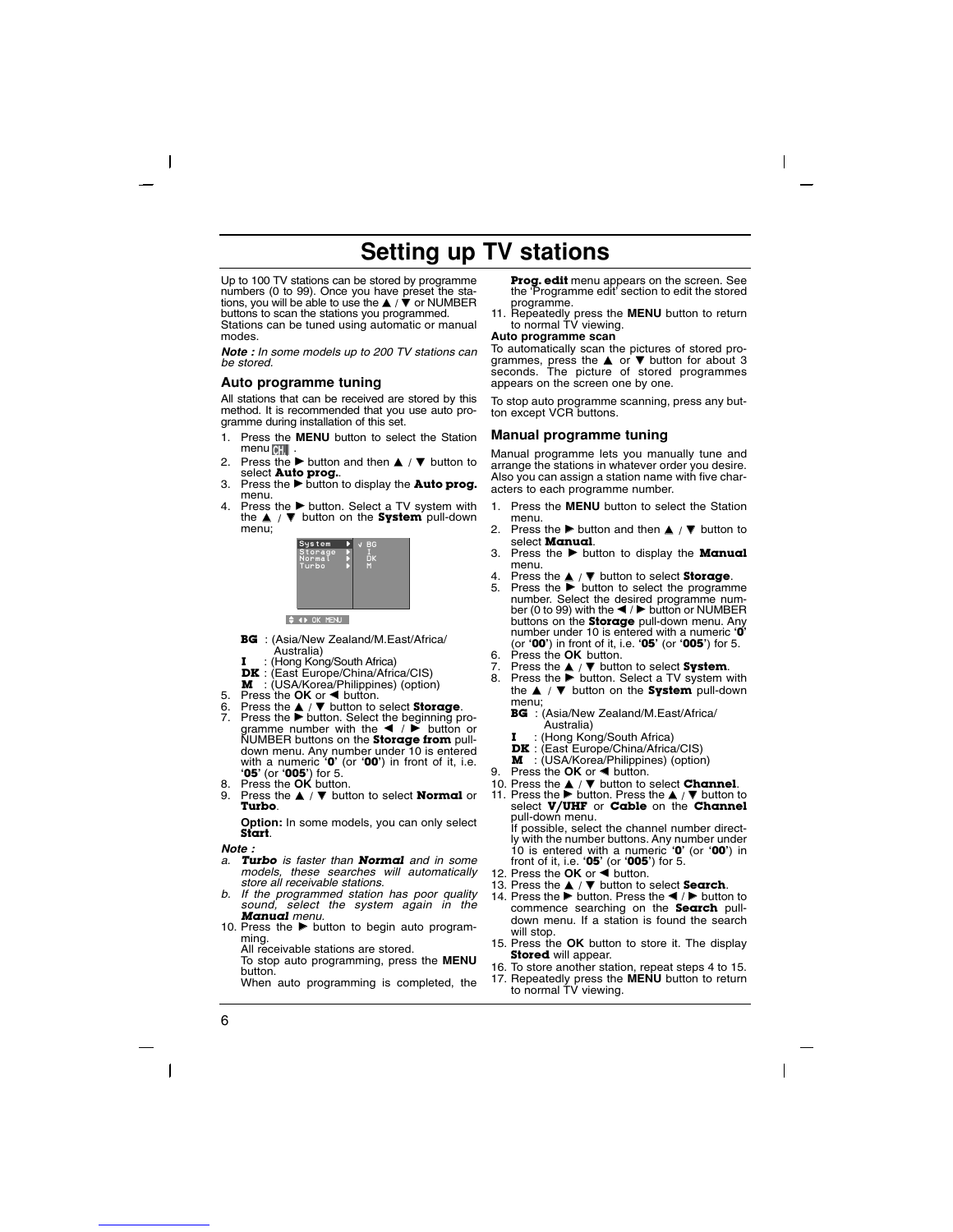# **Setting up TV stations**

#### **Assigning a station name**

- 1. Repeat the 'Manual programme tuning' steps 1 to 3.
- 2. Press the  $\triangle$  /  $\nabla$  button to select **Name**.<br>3. Press the  $\triangleright$  button on the **Name** pull-do
- Press the **b** button on the **Name** pull-down menu.
- 4. Press the  $\triangle$  button. You can use a blank, +,  $\cdot$ , the numeric **0** to **9** and the alphabet **A** to **Z**. With the  $\nabla$  button you can select in the opposite direction.
- 5. Select the position by pressing the  $\blacktriangleleft$  /  $\blacktriangleright$  button and then take your choice of the second character, and so on.
- 6. Press the **OK** button.
- 7. Repeatedly press the **MENU** button to return to normal TV viewing.

#### **Booster (option)**

In some models, **Booster** is an optional function. Only a set with **Booster** can perform this function.

If the reception is poor at the fringe area of TV signal, select **Booster** to **On**. When the picture condition is good, do not select **Booster** to **On**.

- 1 Repeat the 'Manual programme tuning' steps 1 to 3.
- 2. Press the **A** / ▼ button to select **Booster**.<br>3. Press the ► button.
- 
- 4. Press the **A** / ▼ button to select **On** or **Off** on the **Booster** pull-down menu.
- 5. Press the **OK** button.
- 6. Repeatedly press the **MENU** button to return to normal TV viewing.

### **Programme edit**

This function enables you to delete or skip the stored programmes. Also you can move some stations to other programme numbers or insert a blank station data into the selected programme number.

- 1. Press the **MENU** button and then **△** / ▼ button to select the Station menu.
- 2. Press the  $\blacktriangleright$  button and then  $\blacktriangle$  /  $\nabla$  button to select **Prog. edit**.
- 3. Press the **button to display the Prog. edit** menu.



#### **Deleting a programme**

- 1. Select a programme to be deleted with the  $\blacktriangle$  /  $\Psi$ or  $\blacktriangleleft$  / $\blacktriangleright$  button.
- 2. Press the RED button twice. The selected programme is deleted, all the following programmes are shifted up one position.

#### **Copying a programme**

- 1. Select a programme to be copied with the **▲** / ▼ or  $\blacktriangleleft$  / $\blacktriangleright$  button.
- 2. Press the GREEN button. All the following programmes are shifted down one position.

#### **Moving a programme**

- 1. Select a programme to be moved with the  $\blacktriangle$  /  $\blacktriangledown$ or  $\blacktriangleleft$  / $\blacktriangleright$  button.
- 2. Press the YELLOW button.<br>3. Move the programme to
- Move the programme to the desired programme number with the  $\blacktriangle$  /  $\nabla$  or  $\blacktriangle$  /  $\blacktriangleright$  button.
- 4. Press the YELLOW button again to release this function.

### **Skipping a programme number**

- 1. Select a programme number to be skipped with the  $\triangle$  /  $\blacktriangledown$  or  $\blacktriangle$  /  $\blacktriangleright$  button.
- 2. Press the BLUE button. The skipped programme turns to blue.
- 3. Press the BLUE button again to release the skipped programme. When a programme number is skipped it means that you will be unable to select it using the **△** / ▼ button during normal TV viewing. If you want to select the skipped programme, directly enter the programme number with the NUMBER buttons or select it in the programme edit or table menu.

Repeatedly press the **MENU** button to return to normal TV viewing.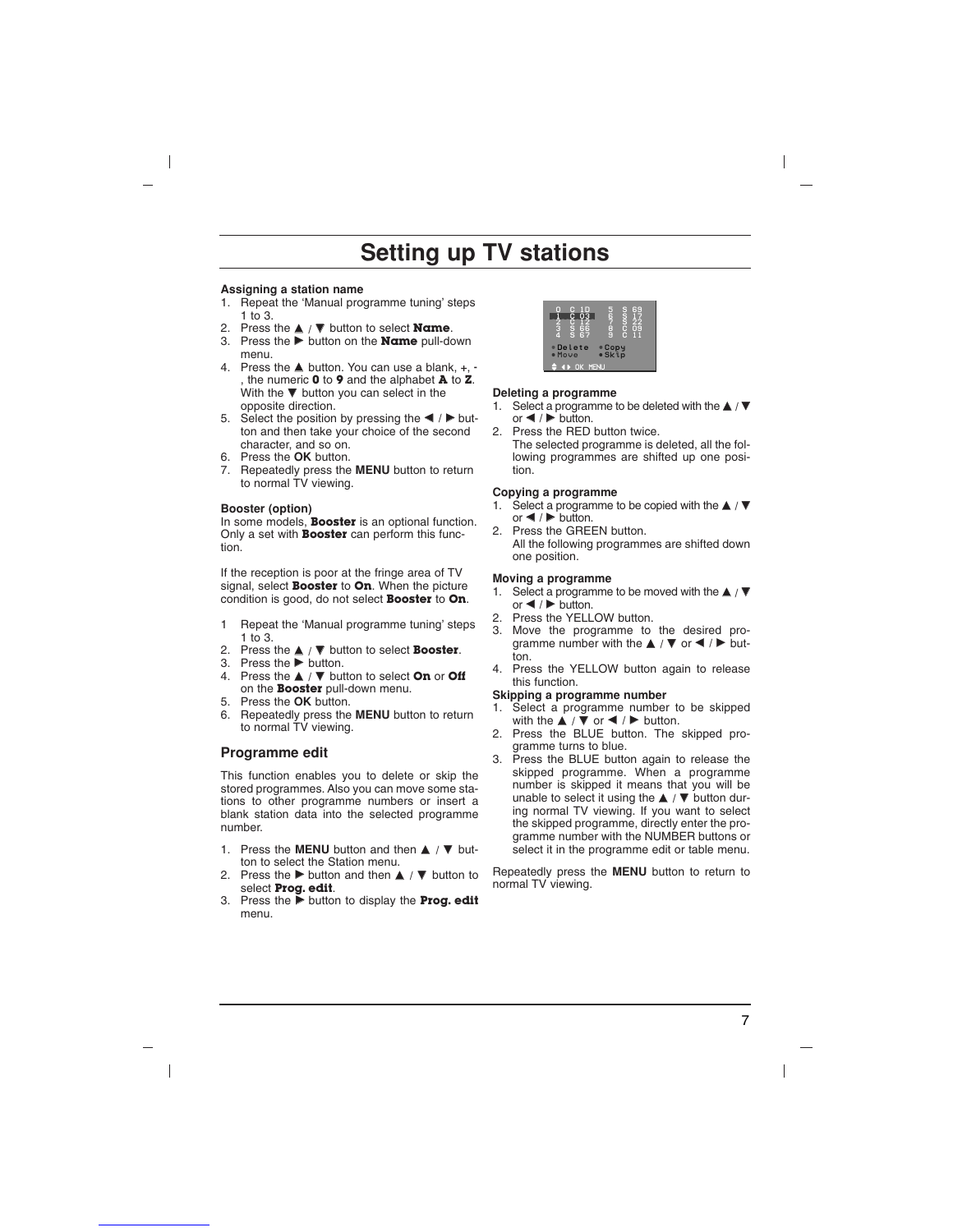# **Setting up TV stations**

# **Favourite programme**

 $\overline{\phantom{a}}$ 

This function lets you select your favourite programmes directly.

- 1. Press the **MENU** button to select the Station menu.
- 2. Press the  $\blacktriangleright$  button and then  $\blacktriangle$  /  $\nabla$  button to select **Favourite**.
- 3. Press the **button to display the Favourite** menu.

| Auto prog.            |         |
|-----------------------|---------|
| Manual<br>Prog. Cedit | 56 C 05 |
|                       |         |
|                       |         |
|                       |         |
|                       |         |

 $\Leftrightarrow$  (4) 0-9 OK MENU

- 4. Press the **△ / ▼** button to select -- -----.<br>5. Select a desired programme with the
- Select a desired programme with the  $\blacktriangleleft$  /  $\blacktriangleright$ button.
- 6. To store another programme, repeat steps 4 to 5.
- You can store up to 8 programmes.
- 7. Press the **OK** button.
- 8. Repeatedly press the **MENU** button to return to normal TV viewing.

Repeatedly press the **FAVOURITE** button to select stored favourite programmes.

# **Calling the programme table**

You can check the programmes stored in the memory by displaying the programme table.

# **Displaying programme table**

Press the **LIST** button to display the **Programme table** menu.

The programme table appears on the screen. One programme table contains ten programmes as below.

| OЗ<br>ŝБ<br>Ğ<br>ē<br>Ğ7<br>š<br>л | ₿ | S<br>C<br>C<br>E<br>C<br>1 <sub>1</sub> |  |
|------------------------------------|---|-----------------------------------------|--|
| OK<br>MENU<br>Æ                    |   |                                         |  |

#### *Note :*

*a. You may find some blue programmes. They have been set up to be skipped by auto pro-*

- *gramming or in the programme edit mode. b. Some programmes with the channel number*
- *shown in the programme table indicate there is no station name assigned.*

### **Selecting a programme in the programme table**

Select a programme with the  $\blacktriangle$  /  $\nabla$  or  $\blacktriangle$  /  $\blacktriangleright$  button.

Then press the **OK** button.

The set switches to the chosen programme number.

# **Paging through a programme table**

There are 10 (or 20) programme table pages which contain 100 (or 200) programmes. Pressing the **A** / ▼ or ◀ / ▶ button repeatedly turns the pages.

Press the **LIST** button to return to normal TV viewing.

 $\overline{\phantom{a}}$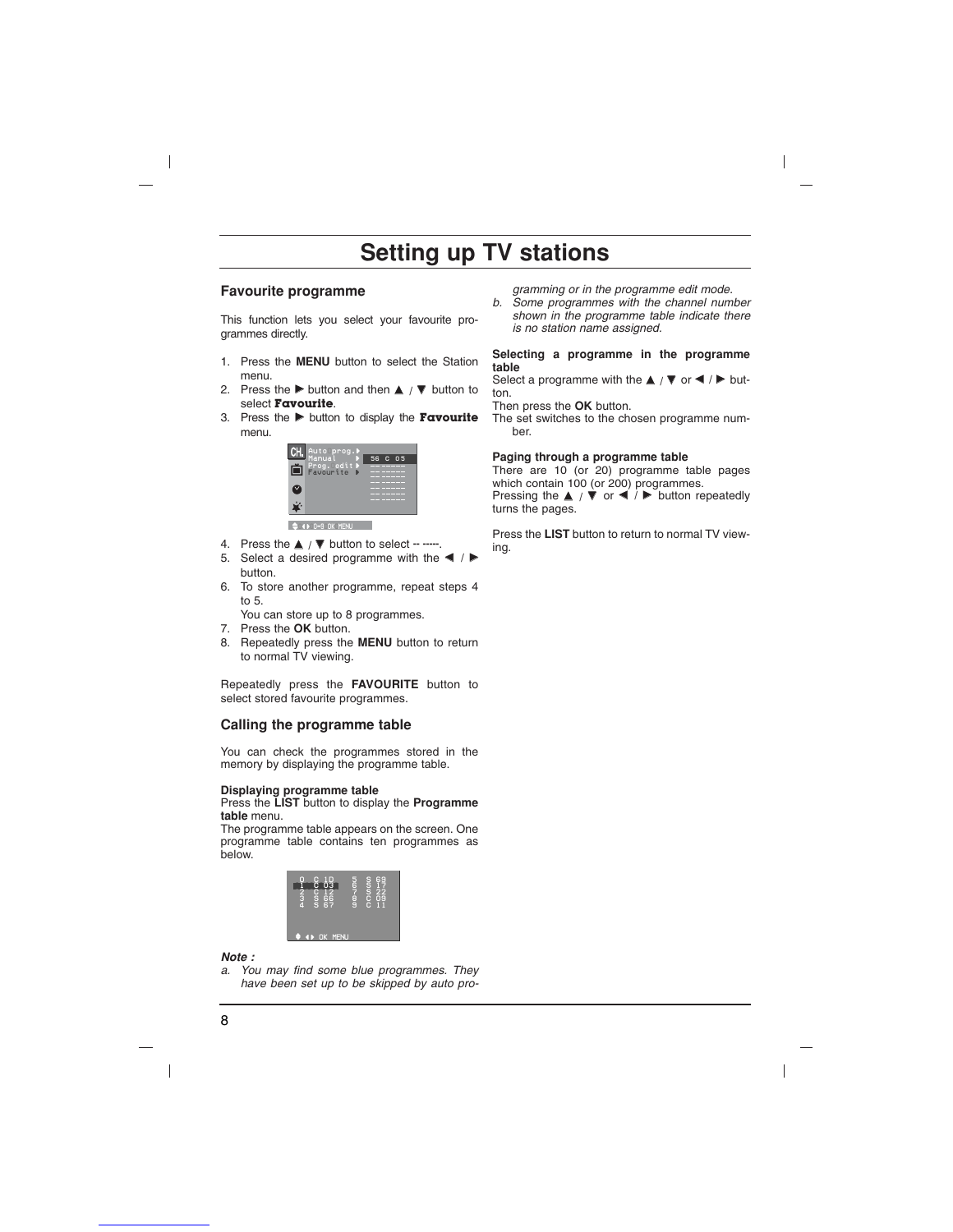# **Picture adjustment**

*Note: Picture menu options are not available for* **CSM (Colour Status Memory)** *RGB input source.*

### **PSM (Picture Status Memory)**

- 1. Press the **MENU** button and then  $\triangle$  /  $\Psi$  button to select the Picture menu ii.
- 2. Press the ► button to select PSM.<br>3. Press the ► button and then <u>▲ / ▼</u> button to select a picture setting on the **PSM** pull-down menu.



- 
- 4. Press the **OK** or **E** button.<br>5. Repeatedly press the **ME** 5. Repeatedly press the **MENU** button to return to normal TV viewing.

You can also recall a desired picture (**Dynamic**, **Standard**, **Mild**, **Game** or **User**) with **PSM** button on the remote control. The picture **Dynamic**, **Standard**, **Mild** and **Game** are programmed for good picture reproduction at the factory and can-<br>not be changed.

You can select the picture colour status; standard, reddish, greenish or bluish, as you prefer.

- 1. Press the **MENU** button and then  $\triangle$  /  $\Psi$  but-
- ton to select the Picture menu.<br>2. Press the button and then **▲** / ▼ button to select **CSM**.<br>3. Press the ► button and then **A** / ▼ button to
- select **Standard, Reddish, Greenish** or **Bluish** on the **CSM** pull-down menu.<br>4. Repeatedly press the **MENU** button to return to normal TV viewing.
- 

# **Picture adjustment**

You can adjust picture contrast, brightness, colour intensity, sharpness and tint (NTSC input only) to the levels you prefer.

- 1. Press the **MENU** button and then **A** / ▼ button to select the Picture menu.<br>2. Press the ► button and then ▲ / ▼ button to
- select **Contrast**, **Brightness**, **Colour** or **Sharpness**.<br>3. Press the  $\blacktriangleright$  button and then  $\blacktriangleleft$  /  $\blacktriangleright$  button to make appropriate adjustments on the each
- sub menu.<br>Press the OK button to store it for the picture
- 4. Press the **OK** button to store it for the picture user. 5. Repeatedly press the **MENU** button to return to normal TV viewing.
- 

# **Time Setting**

#### **Setting the clock**

- 1. Press the MENU button and then **A** / ▼ button to select the Time menu  $\bullet$ .
- 2. Press the ► button to select **Clock**.<br>3. Press the ► button and then ▲ / ▼ button to
- adjust the hour.
- Press the  $\blacktriangleright$  button and then  $\blacktriangle$  /  $\nblacktriangleright$  button to adjust the minute. 5. Press the **OK** button.
- 
- 6. Repeatedly press the **MENU** button to return to normal TV viewing.

# **Setting the On/Off timer**

By using this function, the set automatically switches on or off at a preset time. You must set the time correctly before using on/off time function.

- 1. Press the **MENU** button and then  $\blacktriangle$  /  $\Psi$  but-
- ton to select the Time menu.<br>2. Press the ► button and then ▲ / ▼ button to select **Off time**/**On time**.
- 3. Press the **button and then**  $\blacktriangle$  /  $\nabla$  button to adjust the hour.
- 4. Press the  $\blacktriangleright$  button and then  $\blacktriangle$  /  $\nblacktriangleright$  button to adjust the minute.
- 5. *Only On time function*; Press the button and then  $\blacktriangle$  /  $\nabla$  button to adjust programme number and volume level.
- 6. Press the **OK** button.
	- 7. Repeatedly press the **MENU** button to return to normal TV viewing.

# *Note :*

- *a. On time works only in standby mode. b. To view the remaining on/off time, select the Time menu.*
- *c. When you switch the main power off, the*
- *Clock is reset . d. Two hours after the set is switched on by the on time function it will automatically switch back to standby mode unless a button has been pressed.*

#### **Auto sleep**

If you select **On** on the **Auto off** pull-down menu, the set will automatically switch itself to standby mode approximately ten minutes after a TV station stops broadcasting.

- 1. Press the **MENU** button and then **▲** / ▼ but-
- ton to select the Time menu.<br>2. Press the ► button and then ▲ / ▼ button to select **Auto sleep**.<br>3. Press the button and then  $\blacktriangle$  /  $\nabla$  button to
- select **On** or **Off** on the **Auto sleep** pull-down
- 
- menu.<br>4. Press the **OK** or ◀ button.<br>5. Repeatedly press the **MENU** button to return to<br>normal TV viewing.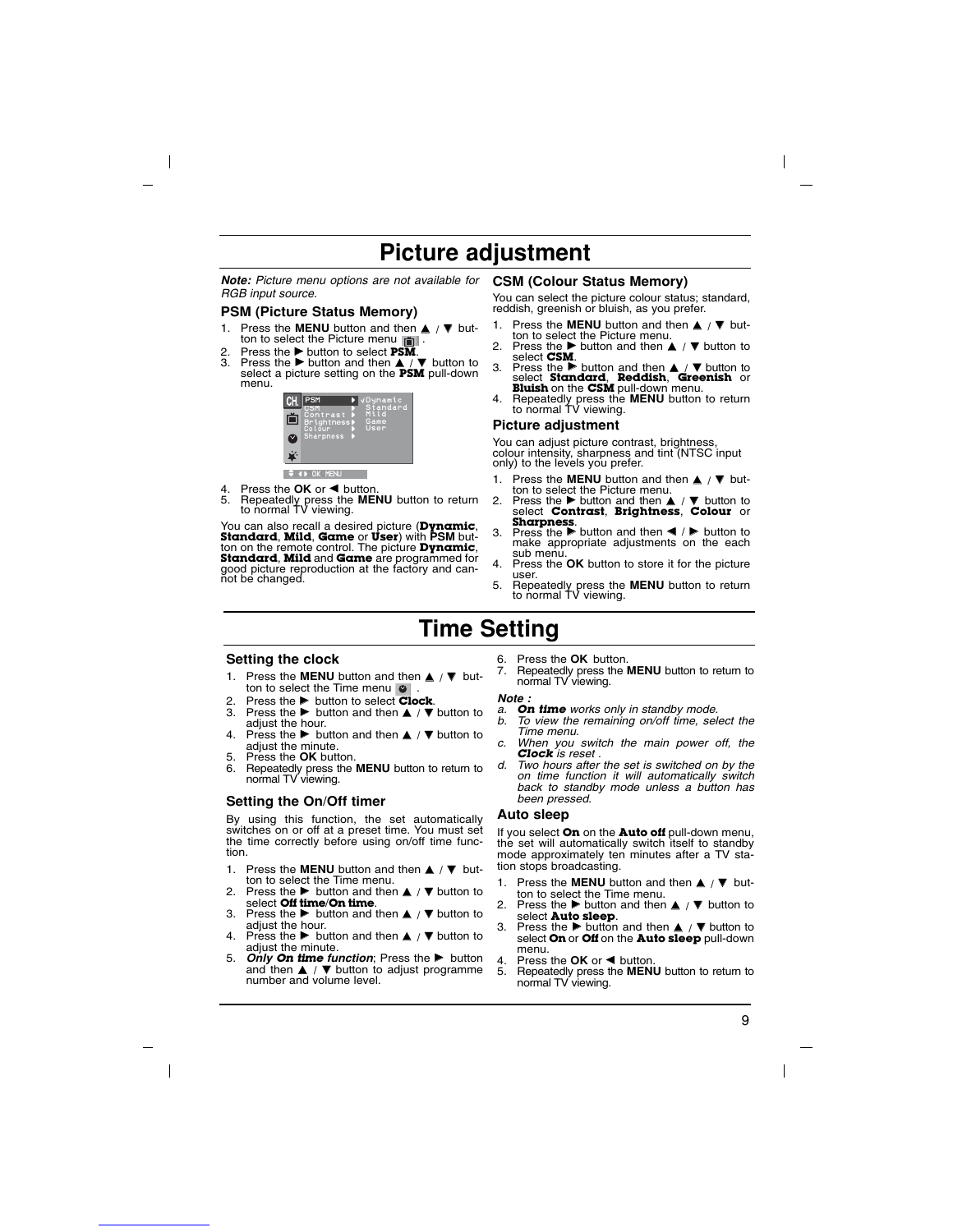# **Other functions**

# **TV and AV modes**

Inputs can be set for TV or AV mode. AV mode is used when a video cassette recorder (VCR), or other equipment is connected to the set.

*Note : When a VCR is connected via the aerial socket the set is used in TV mode. See the 'Connection of external equipment' section.*

- 1. Press the **MENU** button and then  $\blacktriangle$  /  $\nabla$  button to select the Special menu.
- Press the  $\blacktriangleright$  button and then  $\blacktriangle$  /  $\blacktriangledown$  button to select **Input**.
- 3. Press the  $\blacktriangleright$  button and then  $\blacktriangle$  /  $\nabla$  button to select **TV**, **AV** (**AV1**), on the **Input** pull-down menu.

AV or AV1 : VCR connected to the Euro scart socket or phone jack of the set

4. Repeatedly press the **MENU** button to return to normal TV viewing.

Alternatively you can select the TV or AV mode by pressing the **TV/AV** button.

In AV mode, to return to TV mode, press the  $\blacktriangle$  /  $\blacktriangledown$ or NUMBER buttons.

# **Auto AV switching (option)**

If your VCR outputs switching voltage when it is switched to playback with the VCR connected to the Euro scart socket. The set is automatically switched to **AV** or **AV1** mode when an AV signal is input. But if you want to keep on watching TV mode, press the A / ▼ or NUMBER buttons. Press the TV/AV button to return to AV modes.

#### **Child lock**

The TV can be set so that the remote control handset is needed to control it. This feature can be used to prevent unauthorized viewing.

- Press the **MENU** button and then **△** / ▼ button to select the Special menu.
- 2. Press the  $\blacktriangleright$  button and then  $\blacktriangle$  /  $\nabla$  button to select **Child lock**.
- 3. Press the  $\blacktriangleright$  button and then  $\blacktriangle$  /  $\nabla$  button to select **On** or **Off** on the **Child lock** pull-down menu.
- 4. Press the OK or < button.
- 5. Repeatedly press the **MENU** button to return to normal TV viewing.

With the lock on, the display **Child lock on** appears on the screen if any button on the panel is pressed while viewing the TV.

*Note : The display Child lock on will not appear on the screen if any button on the panel is pressed while displaying the menus.*

# **Blue back (option)**

If you select **On** on the **Blue back** pull-down menu, the blue background appears on the screen when there is no or poor signal.

- 1. Press the **MENU** button and then **△** / ▼ button to select the Special menu.
- 2. Press the  $\blacktriangleright$  button and then  $\blacktriangle$  /  $\nabla$  button to select **Blue back**.
- 3. Press the  $\blacktriangleright$  button and then  $\blacktriangle$  /  $\nabla$  button to select **On** or **Off** on the **Blue back** pull-down menu.
- 
- 4. Press the **OK** or **E** button.<br>5. Repeatedly press the **ME** 5. Repeatedly press the **MENU** button to return

to normal TV viewing. *Note : In the AV mode, Component mode, the blue background doesn't appear on the screen.*

### **Sleep timer**

You don't have to remember to switch the set off before you go to sleep. The sleep timer automatically switches the set to standby after the preset time elapses.

Press the **SLEEP** button to select the number of minutes. The display  $\bigcirc$  - - will appear on the screen, followed by **10**, **20**, **30**, **60**, **90**, **120**, **180** and **240**. The timer begins to count down from the number of minutes selected. *Note :* 

*a. To view the remaining sleep time, press the SLEEP button once.*

- *b. To cancel the sleep time, repeatedly press the* **SLEEP** button until the display  $\phi$   $\cdot$   $\cdot$ *appears.*
- *c. When you switch the set off, the set releases the preset sleep time.*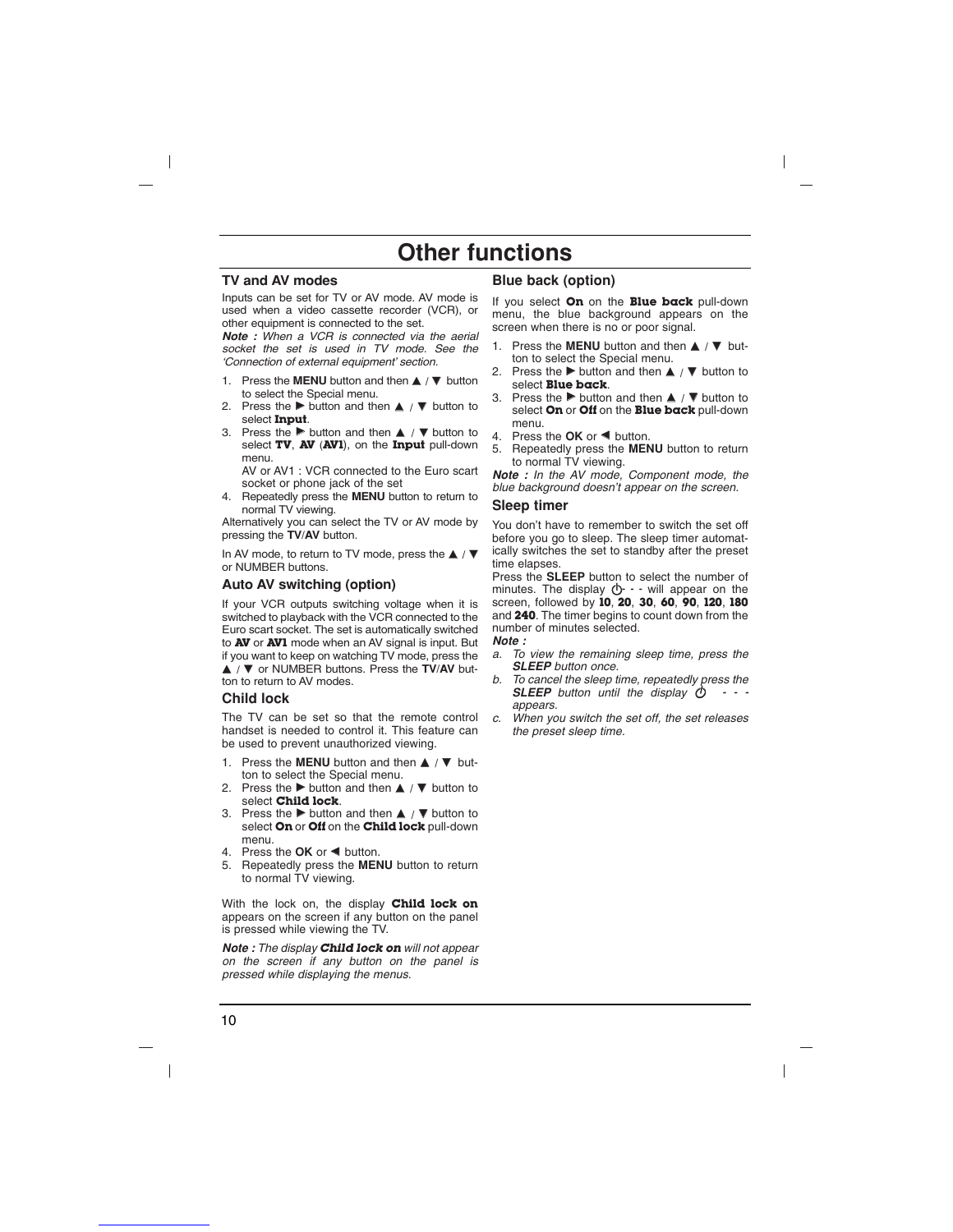# **Troubleshooting check list**

# **Symptoms**

 $\begin{array}{c} \hline \end{array}$ 

 $\overline{\phantom{a}}$ 



 $\overline{\phantom{a}}$